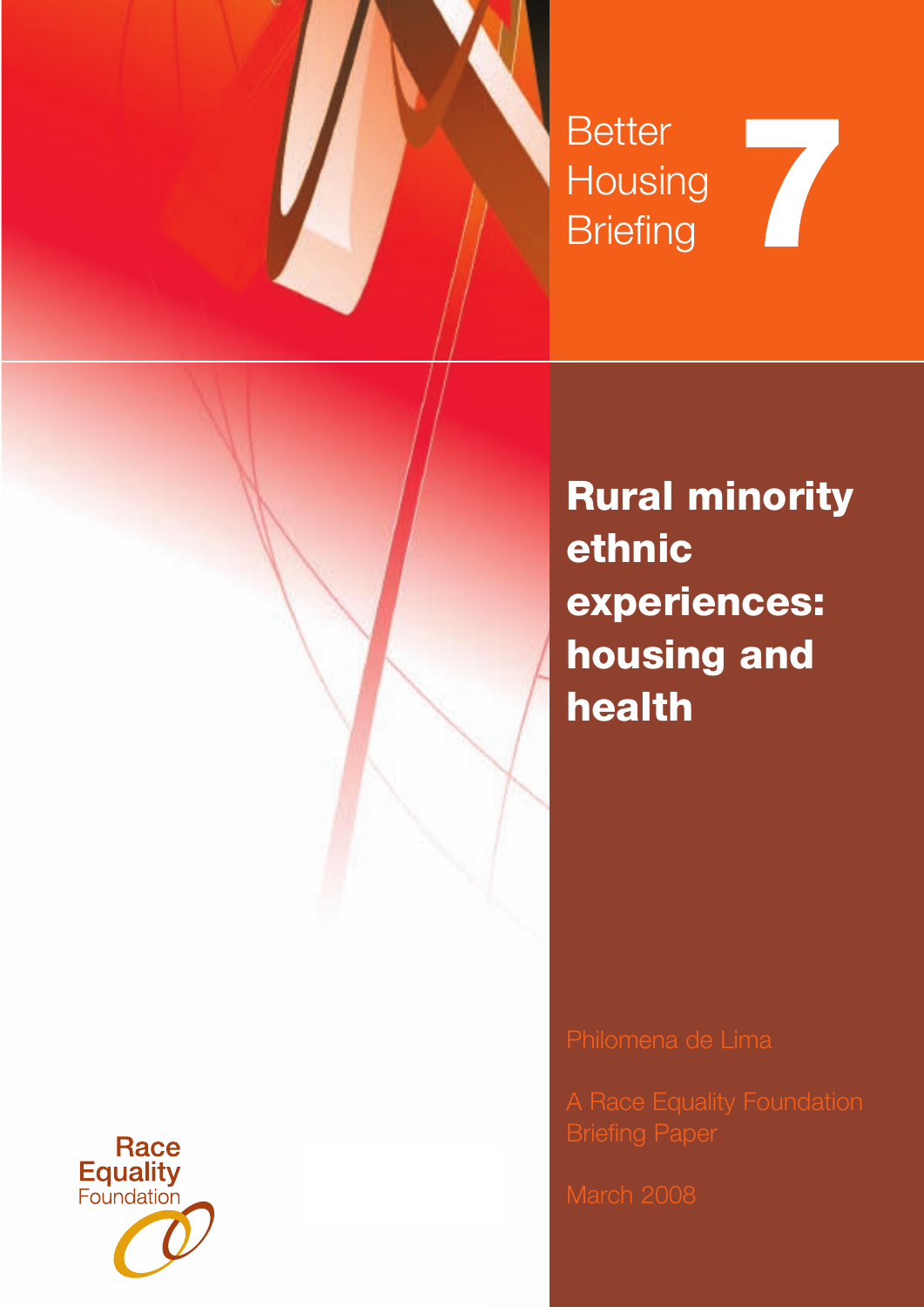# **Key messages**

A recurrent theme is the emphasis on a numbers-led rather than a needsor rights-led approach to service delivery. This results in many policy and service providers ignoring the needs of rural minority ethnic people

**2** In the rural context, potential barriers to access and use of services consistently emerge. These are: poor access to advice and information; language and communication difficulties; and lack of culturally sensitive services and investment in capacity building

The main constraints that emerge in relation to housing are lack of knowledge and access to appropriate information and advice. In addition, there is a lack of understanding and skills among some housing providers with regard to the requirements of minority ethnic households

The lack of an evidence base makes it difficult to say with any certainty whether the health of rural minority ethnic households is any different from that of their urban counterparts as well as from rural residents in general. However, as with housing, similar concerns emerge from the scarce evidence that exists

Mechanisms for exchanging knowledge and practice are important. There is an urgent need to explore the most appropriate ways of achieving these

There is a need for consistent monitoring and evaluation of race equality policies and practices. In this context, gathering independent evidence which assesses the impact of policies and practice on rural minority ethnic households is vital. Many national government documents concerned with rural policy remain colour-blind .

# **Introduction**

**6**

**5**

**4**

**3**

**1**

 Ethnicity , and especially race , has until recently rarely been associated with the countryside. Yet evidence suggests that there is a presence of minority ethnic households across most areas of the UK, and that they may be increasing much faster than the rural population as a whole (Baldwin, 1996; de Lima, 2004; Scottish Executive, 2004; Craig, 2006). A number of authors have argued that the conflation of ethnicity with visible minorities has led to the *'invisibility of whiteness as an ethnic signifier'* (Agyeman and Spooner, 1997, p. 199). In rural areas this has meant that the concept of ethnicity has not been problematised, and that not only the presence but also the diversity of minority ethnic groups frequently goes unrecognised (e.g. Agyeman and Spooner, 1997; Neal and Agyeman, 2006). This can make life challenging for those minority ethnic households living in rural areas. It can also discourage those wishing to access the countryside as a source of recreation (e.g. Wong, 2000).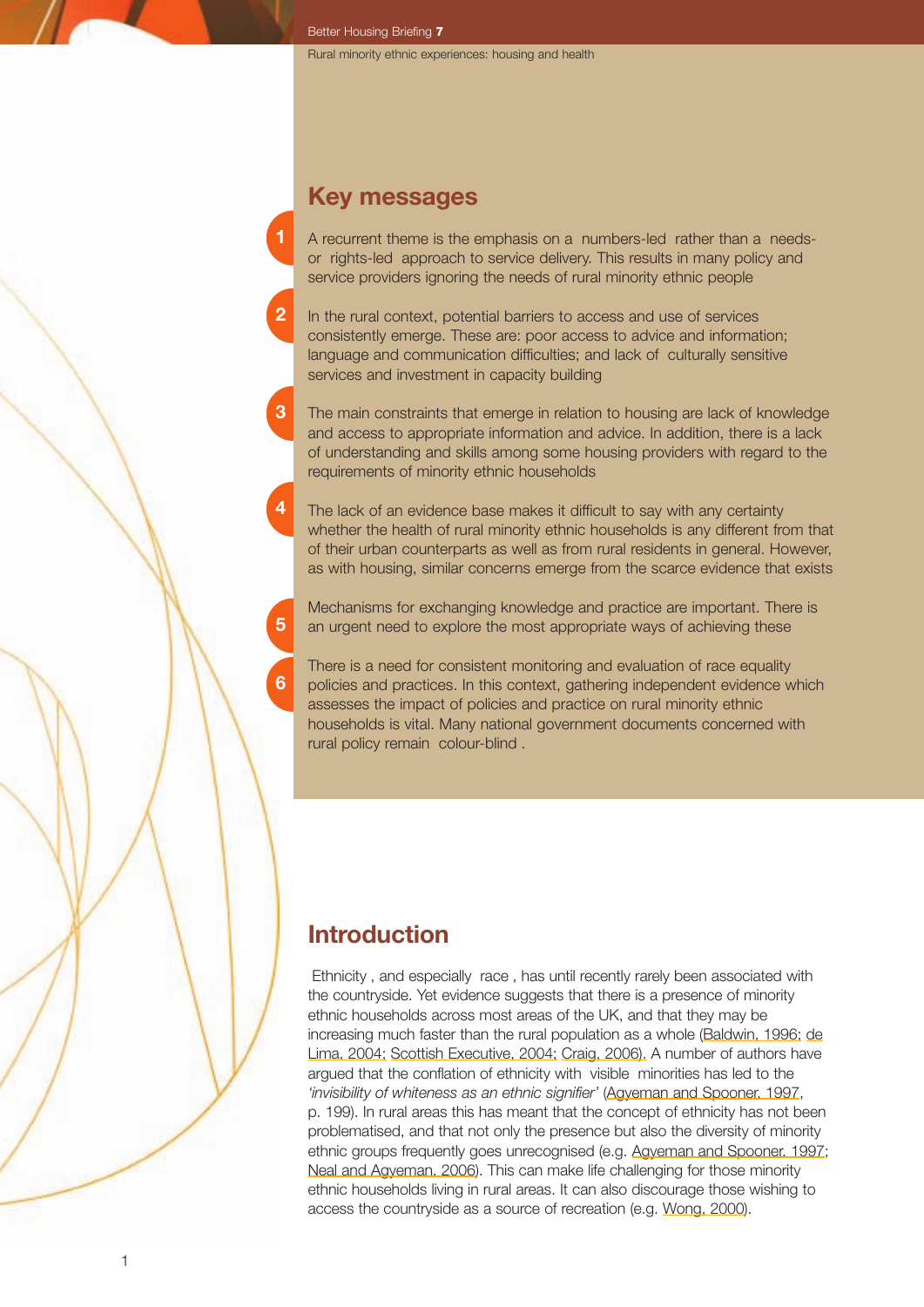Rural minority ethnic experiences: housing and health

This lack of recognition is also reflected in research. Since the 1990s, rural research has highlighted the ways in which a mythology of a common rural culture has often served to marginalise groups and individuals from a sense of belonging to rural places. This can be on grounds of their income, gender, age, beliefs, ethnicity, sexuality and culture. However, until very recently relatively little research has sought to include the voices and experiences of minority ethnic groups within these discourses (Chakraborti and Garland, 2004; de Lima, 2004, 2006). The main source of information on the lives of rural minority ethnic households has come from a number of regional reports commissioned by public agencies since the mid 1990s (e.g. Dhalech, 1999; de Lima, 2001). In addition, two recent publications have drawn together some of the research carried out across the UK (Chakraborti and Garland, 2004; Neal and Agyeman, 2006). The focus of many of the reports has been on making visible the presence of rural minority ethnic households, and highlighting their experiences and needs in relation to services. In trying to get recognition for issues of ethnicity and race , the tendency, with a few exceptions (e.g. Robinson and Gardner, 2004; Robinson *et al*., 2005), has been to treat minority ethnic groups as homogeneous.

Although the rural minority ethnic population is very diverse (in terms of ethnicity as well as factors such as socio-economic background), for the purposes of this briefing the term minority ethnic refers to those groups usually described as visible minorities. This includes people of African, Asian, Caribbean and South American descent, and people of mixed cultural or ethnic heritage. While it is recognised that Gypsy Travellers and migrant workers are highly discriminated against, lack of space precludes considering them in this paper.

## Services in the rural context: numbers rather than 'needs' or 'rights'

Minority ethnic groups in rural areas face similar challenges to those experienced by all rural residents; for example, in relation to transport, and distance from services. However, they are often in a paradoxical situation which makes their experiences distinct. On the one hand, their low numbers, diversity and dispersed spatial distribution can make them highly visible within rural communities. On the other hand, these demographic features can also result in making them *in*visible to service providers (de Lima, 2001; Netto *et al*., 2001). Furthermore, the low numbers of people in any one ethnic group, and the scattered nature of the population, diminishes the possibility of mutual support. This is compounded by the lack of public spaces (such as public transport stations and community centres) within easy reach where people may come into contact with others incidentally. Consequently, their sense of social and cultural isolation is increased, making it difficult for their voices to be heard. This is not helped by the fact that rural service planners and providers lack a strategic overview of minority ethnic needs, and place a strong emphasis on the economy of scale principle. In this context, service provision is based on numbers, rather than needs or rights , and on a one-size-fits-all approach, thus disadvantaging small and diverse groups (de Lima *et al*., 2005).

# **Resources 1**

### Carnegie UK Trust

*[http://rural.carnegieuktrust.org.uk/](http://rural.carnegieuktrust.org.uk/rarp) rarp* Rural Action Research Programme Building Inclusive Communities .

Centre for Regional Economic and Social Research (Sheffield Hallam University) *[www.shu.ac.uk/research/cresr/](http://www.shu.ac.uk/research/cresr/publication_downloads.html) publication\_downloads.html*

## *Multi-Ethnic Devon: A Rural Handbook www.devonrec.org.uk/assets/ [multi\\_ethnic\\_devon-a\\_rural\\_](http://www.devonrec.org.uk/assets/multi_ethnic_devon-a_rural_handbook.pdf) handbook.pdf*

North Wales Race Equality **Network** *[www.nwren.org.uk/english/](http://www.nwren.org.uk/english/info-population-flint.htm) info-population-flint.htm*

Rural Diversity *www.ruraldiversity.org/index.htm*

**1**

Rural Racism Project (South West) and The Monitoring Group *www.monitoring-group.co.uk/ [TMG%20services/rural\\_racism\\_](http://www.monitoring-group.co.uk/TMG%20services/rural_racism_project.htm) project.htm*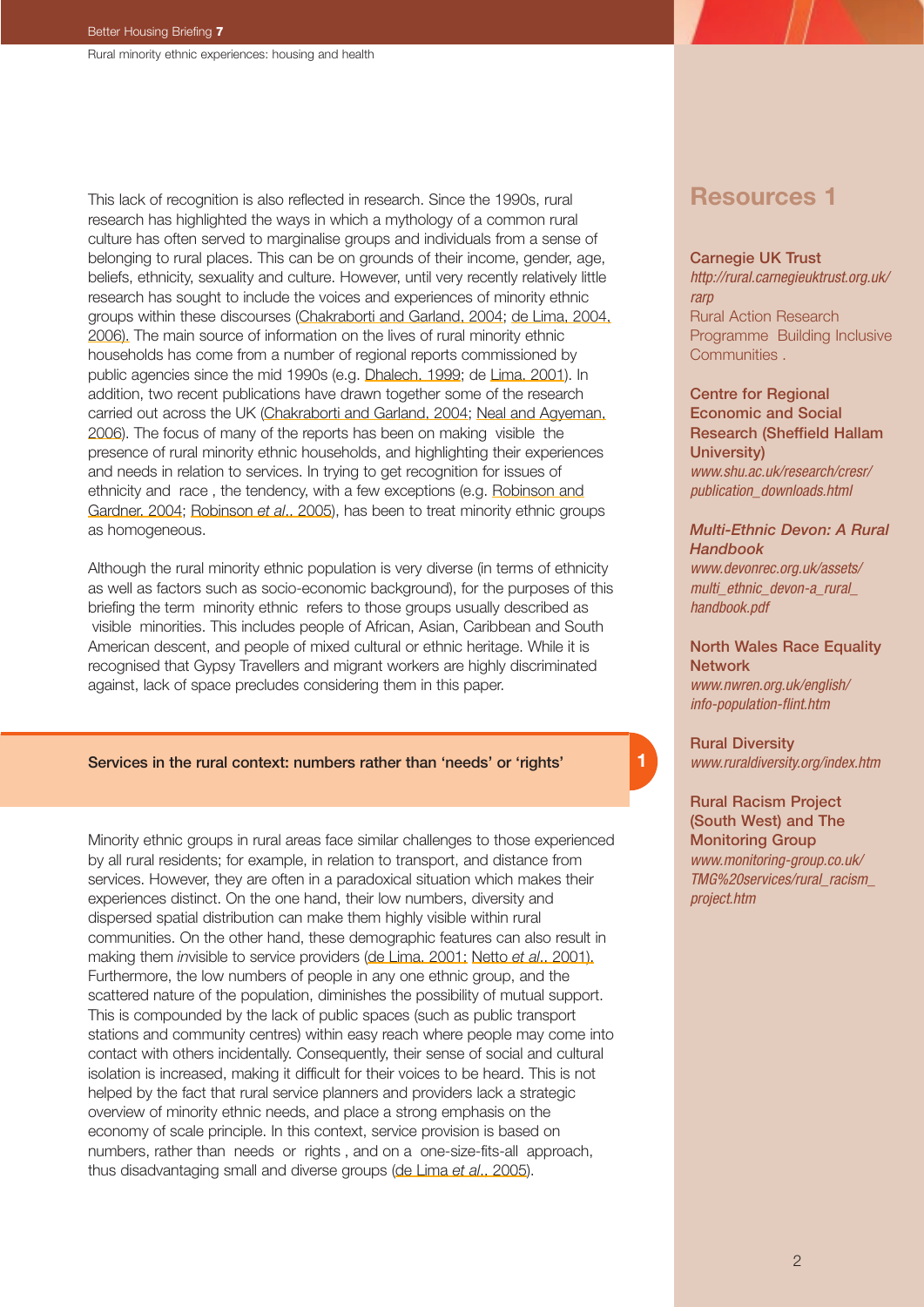### **2** Access to and use of services in rural areas

In response largely to the Race Relations (Amendment) Act 2000 and migration from Eastern Europe, rural areas have seen some changes (Craig, 2006; de Lima *et al*., 2005, 2007). However, the main concerns for rural minority ethnic households still include:

- the invisibility of minority ethnic groups in the rural policy context (de Lima, 2001; Chakraborti and Garland, 2004; de Lima *et al*., 2005);
- the higher pro rata chances of being a victim of a racist assault in rural areas, or in areas with a small number of minority ethnic groups, than in urban areas with larger concentrations (Bayner, 2001, 2005; Craig, 2006);
- high levels of social exclusion: rural minority ethnic households experience poor access to services, employment, and information and advice. They are rarely consulted on policy and service delivery and have little or no involvement in local governance structures. There are few, if any, organisations specifically focusing on minority ethnic issues in rural areas. In general, there is a dearth of information on services such as housing and health (Craig and Manthorpe, 2000; Chakraborti and Garland, 2004; de Lima, 2004, 2006).

It is important to recognise the diversity of minority ethnic households — their multiple positions in terms of age, gender, disability and sexuality — as well as the diversity of rural areas in which they are located. It is also important to acknowledge that not all have negative experiences of living in rural areas (Robinson and Gardner, 2004).

Overall, four recurrent themes emerge from research on the barriers to accessing services. The first relates to poor access to information and advice. This is generally due to lack of knowledge about relevant sources of advice and information, and how to access these. This in turn is compounded by at least four factors: language and communication barriers (see below); lack of evidence of monitoring and evaluation of minority experiences; lack of knowledge and skills among provider agencies of how best to address the needs of diverse and dispersed minority households, as well as few staff from minority ethnic backgrounds; and lack of mechanisms and strategies among agencies for making contact with minority households and groups.

The second relates to language and communication barriers. The inability to speak English or communicate effectively affects people s ability to access services, such as health, housing and employment, and to engage with wider communities. However, it has to be recognised that the demography of rural minority ethnic households and their dispersion also combine to make delivering language classes and interpretation facilities challenging.

Thirdly, lack of cultural sensitivity in delivery of services is fairly widespread. In general, rural service providers have little experience of addressing the requirements of ethnically diverse populations. As mentioned above, they tend to treat the minority ethnic population as a homogeneous group (Scottish Executive, 2001; Robinson *et al*., 2005). For example, Robinson *et al*. (2005, p. 35) describe the way in which service providers referred to the minority ethnic population in north Lincolnshire when they were in fact referring to the Bangladeshi community. On the whole, rural service providers demonstrate fairly limited understanding or awareness of the cultural diversity of their rural minority ethnic population. They also rarely have systems in place to monitor and evaluate how their policies, practices and institutional structures may impact on them.

Fourthly, rural minority ethnic households often lack the capacity to influence policy and service planning decisions and delivery. This is due partly to the heterogeneous and scattered nature of the households. Often, rural minority ethnic households are so isolated that they are not aware of other minority ethnic households in their area and internalise the dominant ideology that there are not many households like them , and that they should therefore not expect their needs to be met. The internalisation of this perception could also be part of their survival strategy — fitting into the system rather than challenging it — although this results in minority ethnic households putting up with a great deal of stress. Lack of minority ethnic capacity can also be attributed to two other factors. The first is a general apathy to engage with minority ethnic households, which has prevailed among a number of third sector organisations. The second is a lack of sustainable funding to the third sector from government in order to help build capacity.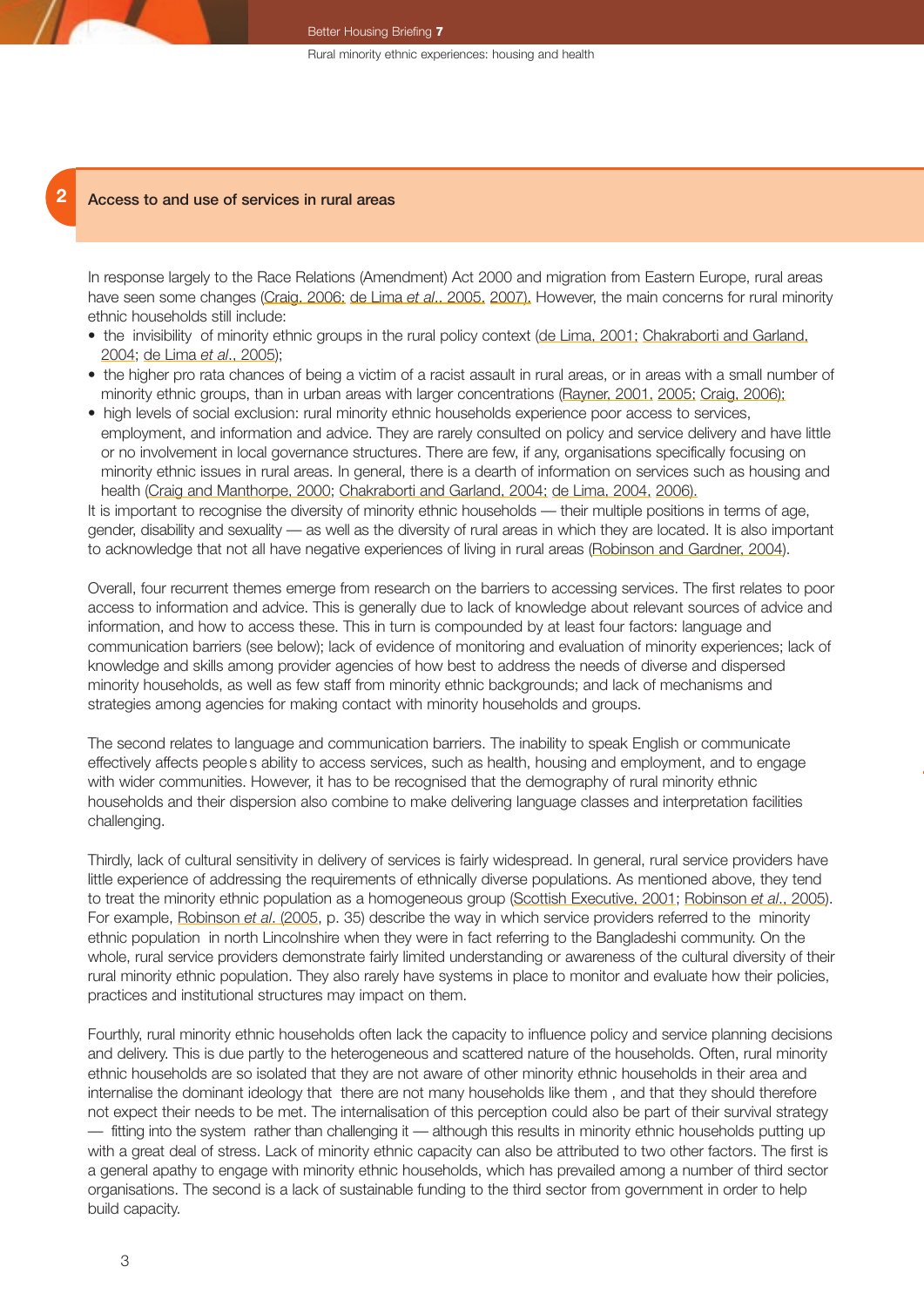Rural minority ethnic experiences: housing and health

#### Housing experiences: constraints

Studies on minority ethnic housing in rural areas are few and far between and tend to reflect the local housing situation. Despite the diversity of housing and rural contexts, some similarities in experiences emerge consistently in relation to housing services. Owner occupation is identified as the most common form of tenure among most minority ethnic households, and most express a preference to live in close proximity to others from a similar ethnic background (Scott, 2002; Netto *et al*., 2005; Robinson *et al*., 2005).

The shortage of affordable homes has been widely acknowledged as a major problem affecting many rural dwellers across Britain (e.g. DEFRA, 2004). However, a number of factors affect the housing choices and experiences of rural minority ethnic households in particular. The two most commonly cited concerns, identified by research, are high levels of overcrowding and lack of appropriate accommodation (in relation to size, design and layout). Overcrowding is, to some extent, considered to be associated with the larger-than-average household size among some minority ethnic groups. With regard to appropriateness of accommodation, Robinson *et al*. (2005), in their study in north Lincolnshire, found that cultural requirements should be taken into account. These include facilities for men and women to socialise separately, and a preference for showers rather than baths, and for larger kitchens in order to accommodate bulk buying. They also found that account should be taken of needs related to health and disability, which may impact on people s housing requirements.

Additional factors affecting housing choices and experiences include low income related to high levels of selfemployment, and restricted employment opportunities (Netto *et al*., 2001; Robinson *et al*., 2005); limited understanding of housing choices and routes into housing, partly due to language barriers and lack of access to relevant information; and a lack of awareness and understanding of the requirements of minority ethnic communities among some housing providers. More recently, evidence has been emerging of substantial housing exploitation of migrant workers in rural areas, and the government has failed to provide adequate resources to local authorities struggling to respond to their needs (Craig, 2006; de Lima *et al*., 2007).

### Health care experiences: constraints

A literature review of social inclusion in rural areas (covering the UK), undertaken on behalf of the Welsh Assembly Government, identified a lack of literature on health needs in relation to rural minority ethnic households (Buchan and Davies, 2005). A stock-take of minority ethnic health progress in National Health Service (NHS) organisations undertaken in Scotland revealed that understanding of barriers to services tended to be limited to providing interpreting and translation. There was little understanding of broader aspects of health access and health care, in particular concerning the delivery of culturally sensitive services. In relation to rural areas, two persistent themes emerged: the low level of importance given to the needs of minority ethnic households due to their small numbers; and concerns about delivering services and providing interpretation and translation facilities, again given the small numbers and diversity of communities, as well as limited resources (Scottish Executive, 2001). It is likely that there have been changes in Scotland since the report was published in 2001 though. For example, NHS organisations have now put in place policies and strategies for addressing language and communication needs (e.g. NHS Grampian, 2005, 2006). However, no research appears to have been carried out to assess the extent and impact of these changes on the rural minority ethnic population.

The limited research on rural minority ethnic perspectives therefore suggests that the two main barriers affecting access to and use of health care services are language barriers and lack of culturally sensitive services. Much of the evidence has tended to focus on the lack of interpretation and translation facilities and a reliance on family (including children) and friends, which can be ethically inappropriate. Despite the availability of telephone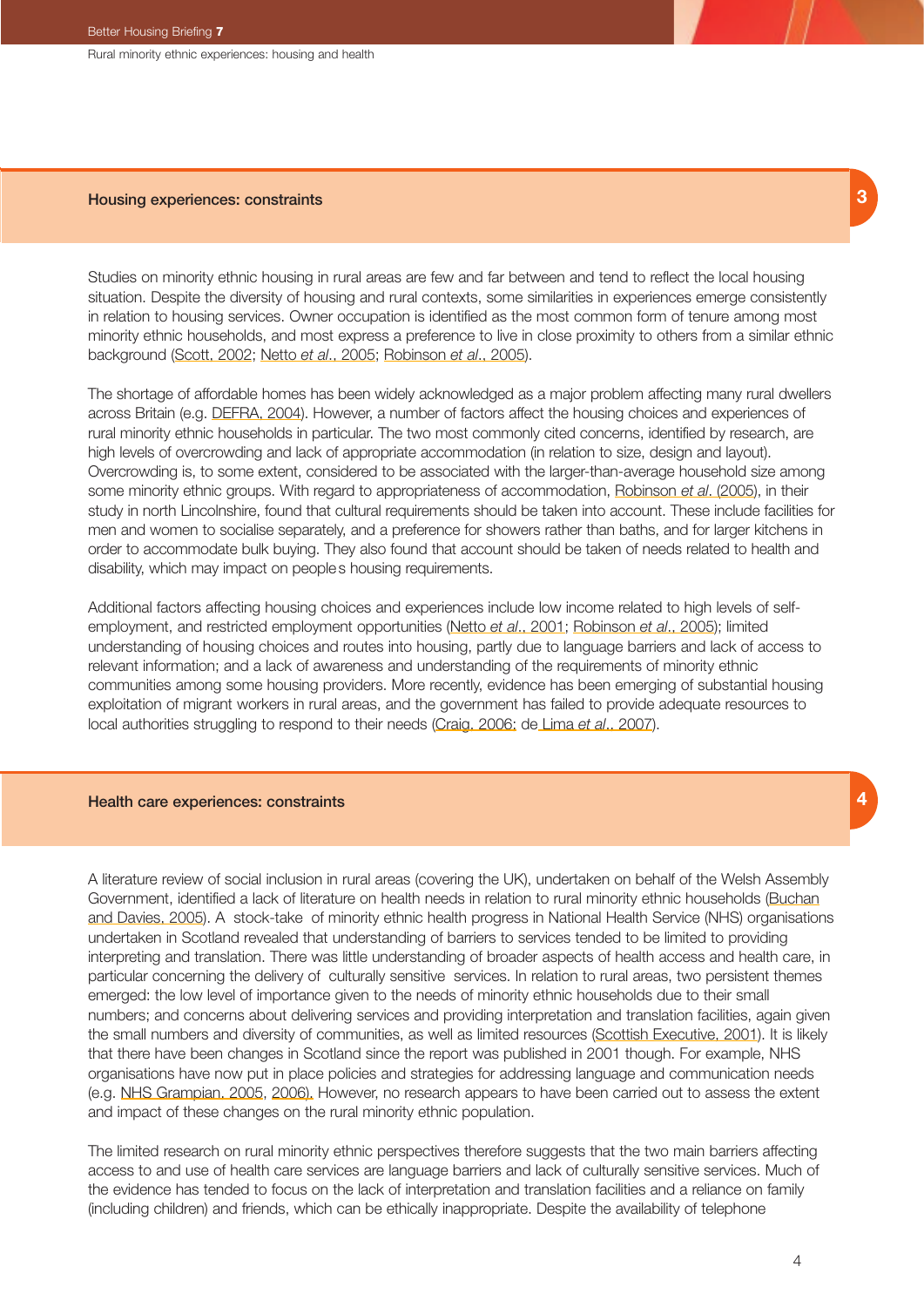interpretation services such as Language Line, their use appears to vary across rural areas. Service users, whose levels of English are poor, have expressed anxieties about the potential for misdiagnosis, and difficulties such as making appointments and vaccinating children. Evidence suggests that where interpretation and language services are provided, use and levels of satisfaction with health services can be relatively good (Mwasandube and Cullen, 1998; de Lima, 2001).

In general, there are major gaps in information. For example, little if anything is known about the health impact of social and cultural isolation, especially in the absence of infrastructures for tackling discrimination and racial harassment and for providing support to victims of these in many rural areas.

## Responding to rural minority ethnic households: knowledge and practice exchanges

Much of the research on rural minority ethnic housing and health has tended to be in response to legislation, with a focus on identifying needs at a local level. However, there is a small but growing number of initiatives which seek to address the gaps not only in research, but also in policy and practice. The study undertaken by Robinson *et al*. (2005) in north Lincolnshire has, among other factors, highlighted the importance of understanding the diversity of the rural minority ethnic population in relation to locational choices as well as access to and use of housing services. Studies have been carried out on minority ethnic housing needs at local authority level in Scotland which have included rural areas (Scott, 2002; Netto *et al*., 2005), although the impact of these studies on rural minority ethnic households is not known. The National Resource Centre for Ethnic Minority Health (NRCEMH), established by the NHS in Scotland, has included both rural and urban health issues in its policy and practice guidance and research. However, with regard to the latter the data is not always disaggregated by urban/rural (e.g. Baradaran *et al*., 2006).

There are examples of health board policies in rural areas which provide guidance on interpretation and translation focusing on a mix of telephone (such as Language Line, mentioned earlier) and face-to-face services. However, the extent to which GP practices and health practitioners use these services is difficult to assess (e.g. NHS Grampian, 2005, 2006). Bekaert (2000) documented an example of a multicultural consultation group established by Horton General Hospital in Banbury, Oxfordshire, to ensure that ethnic minority groups were *'receiving equality of treatment and service'* (Bekaert, 2000, p. 43). The group was co-ordinated by the paediatric service delivery manager, and comprised health and social services staff and representatives from all wards and client groups. They undertook a five-year plan to standardise health care provision for minority ethnic communities in Oxfordshire by focusing on raising awareness, among professionals, of the needs of minority groups and *'to enhance the cultural sensitivity of the organisation'* (Bekaert, 2000, p. 43). Given the dearth of research and evaluation of practice, it is difficult to assess the extent to which the example of Horton General Hospital is widespread.

Evidence suggests that rural minority ethnic households use a variety of methods to overcome social isolation and maintain links with their cultures, as well as adapting to life in rural communities (de Lima 2001, 2002; Robinson and Gardner, 2004). Anecdotal evidence suggests that rural minority ethnic households across the UK are establishing self-help faith and cultural groups in the communities in which they live, but these developments and the focus of their activities have yet to be mapped and documented in any systematic way (see Craig, 2006). One of the challenges is to ensure that the growing research and action taken at a local level is effectively disseminated and shared across rural areas. There is also a need to influence the so-called mainstream rural policy, an arena from which minority ethnic voices are still excluded. At present there is a lack of mechanisms for encouraging knowledge and practice exchange across rural areas. The existence of such mechanisms would help to address the isolation that some workers experience. It would also assist lagging areas and services to learn from those which have experience of addressing race equality, by sharing strategies that work and helping to build the skills of service providers. One such mechanism in relation to health might be the rural group of the Royal College of General Practitioners. There is a need to explore other such mechanisms in housing and in health.

**5**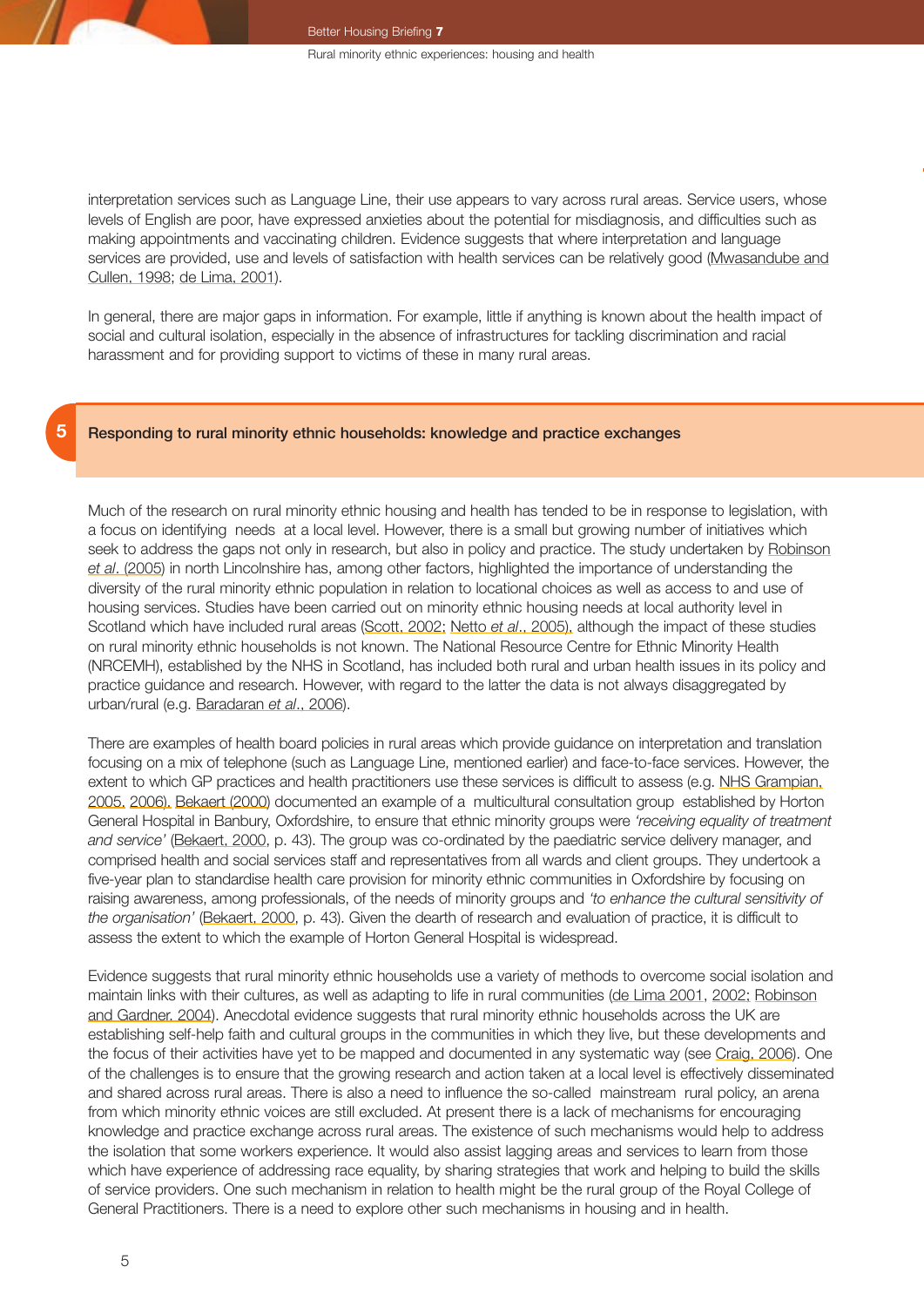Rural minority ethnic experiences: housing and health

### Monitoring and evaluation framework

There are two main challenges with regard to race equality in rural areas. One is the lack of strategic leadership and commitment at regional as well as national levels. Within this context, the government agencies responsible for rural development and other sectors (e.g. health and social work), as well as voluntary sector agencies working in rural areas, have a critical role to play in ensuring that race equality is taken seriously. However, it remains the case that government policy in rural areas (e.g. the recent DEFRA, 2004, consultation on working with the third sector) is colour-blind . Secondly, there is a dearth of independent research which has assessed the extent to which the growing needs -based research and policies are having an impact on rural minority ethnic households.

There are undoubtedly financial constraints on service providers, which have resulted in privileging a model of delivery which favours economies of scale . However, this has often also been used as an excuse for inaction. Developing a good understanding of the whole community has to be the cornerstone of effective service delivery. Within this context, there are at least two key areas to be addressed to ensure that race equality is taken seriously in rural settings. Firstly, there is a need for strategies to understand the diversity of needs and experiences of minority ethnic households in relation to specific services such as health and housing. This should include local profiling of minority ethnic households, taking into account the changing context and their diversity. For example, the arrival of new ethnic groups may mean the need to add to the categories in the Census if different groups are to be adequately profiled and provided for. In addition, the changing demographic context — that is, the increasing numbers of older people as some minority ethnic householders become long-term residents — may have consequences for health and housing services. However, it is also important to ensure that the recent panic over the arrival in rural areas of large numbers of Accession 8 (A8) nationals does not obscure the continuing needs of longer-settled rural minority ethnic residents. Secondly, it is important to demonstrate the ways in which the data generated, from monitoring and evaluation of all policies and procedures, is used to improve the situation of minority ethnic households.

## **Conclusion**

In the UK, declining birth rates and a potential decrease in working-age population are likely to have consequences for the sustainability of rural communities. In addition, the growing interest in exploring the relationship between rurality and ethnicity, has led to the presence of minority ethic households in rural communities becoming visible , while exposing their *in*visibility in policy and research. The argument about the relevance of ethnicity to rural contexts has gained recognition, and more recent research has sought to tease out the diversity among rural minority ethnic households across different geographies and national contexts. This emphasises the importance of the different experiences of such households in accessing and using services in rural communities.

Rural minority ethnic households experience similar challenges in accessing services as all rural residents. But the small size of the population, and the diversity and dispersion of households, undoubtedly compound the challenges they experience in their access to and use of a wide range of services, not just health and housing. These demographic features have also been used as an excuse by agencies not to take issues of race equality seriously. This has led to an under-investment in initiatives and infrastructures to tackle discrimination and racial equality in rural areas. However, service providers have had to respond to legislation, as well as to, more recently, the in-migration of A8 nationals to rural areas following the expansion of the European Union in May 2004. There are growing examples of service providers taking proactive action (e.g. on language and interpretation), as well as of minority ethnic groups establishing self-help organisations. However, there is an absence of effective monitoring and evaluation of policies, and lack of independent research. It is therefore difficult to get an overview of the current situation in housing and health in rural areas. As a result, we cannot assess the extent to which policies and practice are having a positive impact on the lives of rural minority ethnic households.

**6**